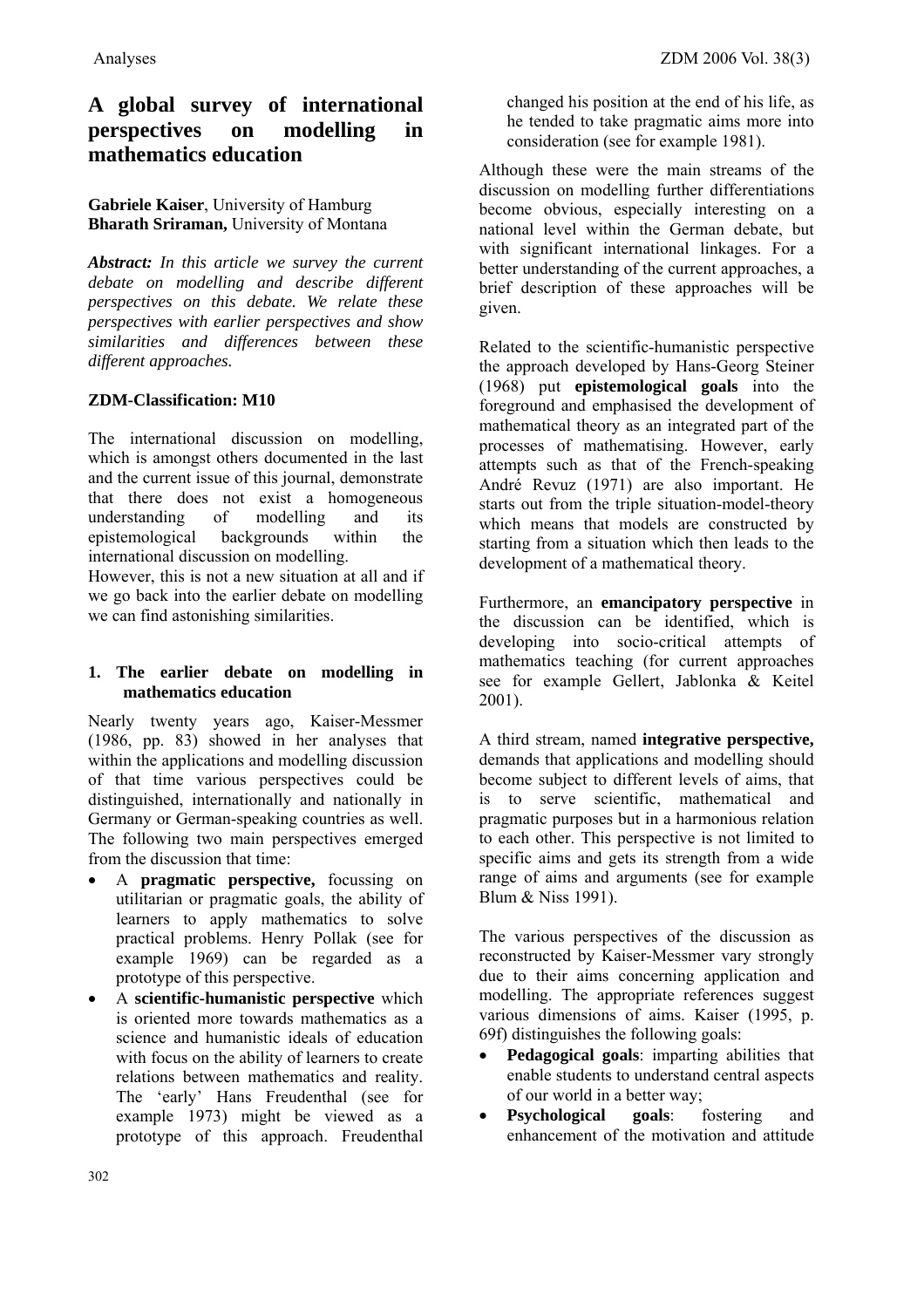of learners towards mathematics and mathematics teaching;

- **Subject-related goals**: structuring of learning processes, introduction of new mathematical concepts and methods including their illustration;
- **Science-related goals**: imparting a realistic image of mathematics as science, giving insight into the overlapping of mathematical and extra-mathematical considerations of the historical development of mathematics.

Comparable dimensions of aims are stated by Blum (1996, p. 21f) although he identified and described the nuances differently.

Meanwhile, the current discussion on modelling has developed further and become more differentiated. New perspectives can be identified which, as it became obvious from detailed analyses, emerged from the above described traditions or partly can be regarded as their continuations.

## **2. The current debate on modelling in mathematics education**

In the following, a classification system for present modelling approaches will be suggested by reverting to the previous differentiations summarized above but taking the current developments of the modelling discussion into consideration. This suggestion is based on recent analyses using literature mainly generated by ICMI and ICTMA activities and additional publications (see for example the reference list in the discussion document of the ICMI Study on applications and modelling in mathematics education (Blum et al. 2002, p. 279f)).

This classification distinguishes various perspectives within the discussion according to their central aims in connection with modelling and describes in short words the backgrounds these perspectives are based on as well as their connection to the initial perspectives. This ensures both a continuity for the present discussion as well as accumulates current perspectives coherently into the existing literature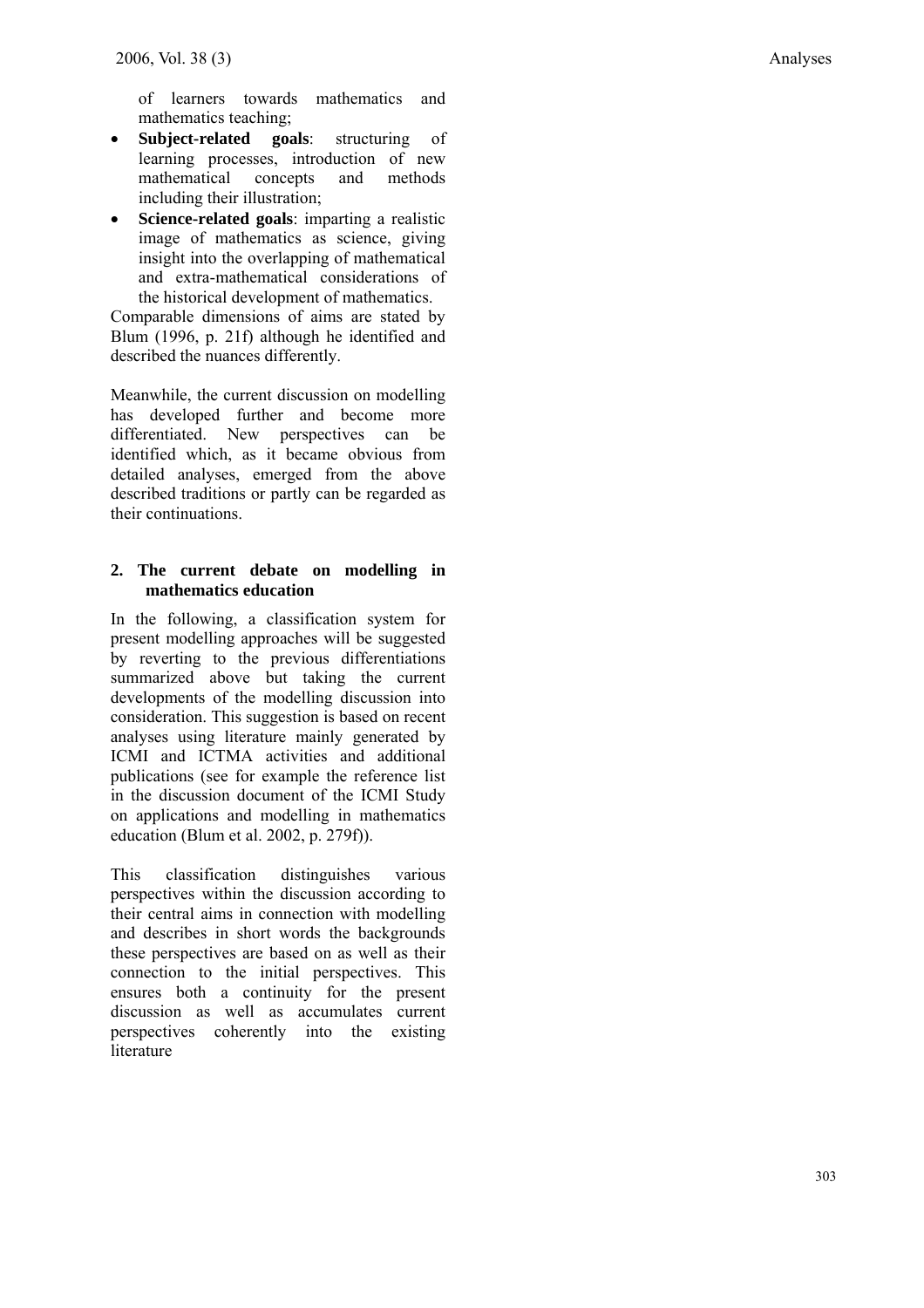| <b>Name</b><br>of<br>the<br>perspective                                                                                     | <b>Central aims</b>                                                                                                                                                 | Relations to earlier<br>perspectives                                                                                         | <b>Background</b>                                                                                                       |
|-----------------------------------------------------------------------------------------------------------------------------|---------------------------------------------------------------------------------------------------------------------------------------------------------------------|------------------------------------------------------------------------------------------------------------------------------|-------------------------------------------------------------------------------------------------------------------------|
| <b>Realistic</b><br><sub>or</sub><br>applied<br>modelling                                                                   | Pragmatic-utilitarian<br>goals,<br>i.e.<br>solving real world problems, under-<br>standing of the real world, promotion<br>of modelling competencies                | Pragmatic<br>perspective of Pollak                                                                                           | Anglo-Saxon<br>pragmatism<br>and<br>applied<br>mathematics                                                              |
| <b>Contextual</b><br>modelling                                                                                              | Subject-related and psychological<br>goals, i.e. solving word problems                                                                                              | Information<br>processing<br>approaches<br>leading<br>to<br>systems<br>approaches                                            | American problem<br>solving debate as<br>well as everyday<br>school practice and<br>psychological<br>lab<br>experiments |
| <b>Educational</b><br>modelling;<br>differentiated in<br>didactical<br>a)<br>modelling and<br>b)<br>conceptual<br>modelling | Pedagogical<br>subject-related<br>and<br>goals:<br>a) Structuring of learning processes<br>and its promotion<br>introduction<br>b)<br>Concept<br>and<br>development | Integrative<br>perspectives<br>(Blum,<br>Niss)<br>and<br>further<br>developments of the<br>scientific-humanistic<br>approach | Didactical theories<br>and<br>learning<br>theories                                                                      |
| Socio-critical<br>modelling                                                                                                 | Pedagogical goals such as critical<br>understanding of the surrounding<br>world                                                                                     | Emancipatory<br>perspective                                                                                                  | Socio-critical<br>approaches<br>in<br>political sociology                                                               |
| Epistemological<br>theoretical<br>$\alpha$<br>modelling                                                                     | Theory-oriented goals, <i>i.e.</i> promotion<br>of theory development                                                                                               | Scientific-humanistic<br>of<br>perspective<br>"early" Freudenthal                                                            | Roman<br>epistemology                                                                                                   |

The following perspective can be described as a kind of **meta-perspective:**

| Cognitive<br>modelling | Research aims:<br>a) analysis of cognitive processes<br>taking place during modelling<br>processes and understanding of these<br>cognitive processes                                                                                  | Cognitive<br>psychology |
|------------------------|---------------------------------------------------------------------------------------------------------------------------------------------------------------------------------------------------------------------------------------|-------------------------|
|                        | Psychological goals:<br>b) promotion of mathematical<br>thinking processes by using models as<br>mental images or even physical<br>pictures or by emphasising modelling<br>as mental process such as abstraction<br>or generalisation |                         |

Table 1: Classification of current perspectives on modelling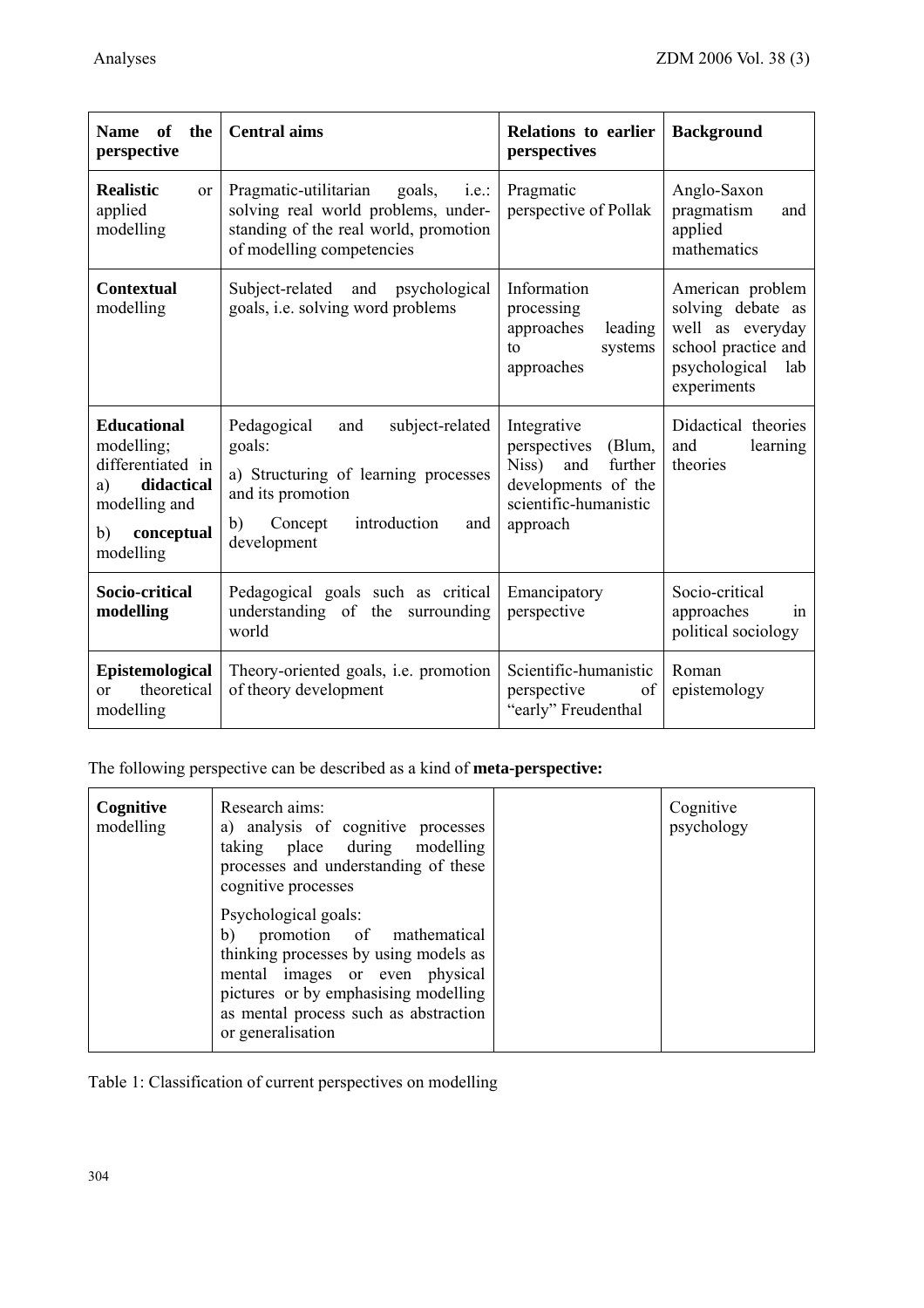When analysing the papers presented in this and the last issue of the Zentralblatt fuer Didaktik der Mathematik or papers presented at other opportunities (see for example the compilation of papers presented at CERME4), one finds out that the apparent uniform terminology and its usage masks a great variety of approaches.

It is remarkable that now, after a longer period of time, approaches from Roman language speaking countries were brought into the discussion on applications and modelling which start out from a more theory-related background. Partly these approaches – called epistemological perspective in the above classification - refer to the anthropological theory of didactics and to the approach of mathematical praxeologies of Chevallard emerging from anthropological theory, or they refer to approaches like that of Brousseau concerning contract didactique'. In contrast to the perspective of realistic modelling, approaches such as those presented by Garcia Garcia & Ruiz Higueras (2005) or Dorier (2005) at CERME 4 or Garcia et al. (in the current issue of this journal), give less importance to the reality aspect in the examples they deal with. Both, extra-mathematical and mathematical topics may be dealt with, while the latter is then described as "intra-mathematical modelling". If the approach of praxeology becomes the main orientation, this leads to the fact that every mathematical activity is identified as modelling activity for which modelling is not limited to mathematising of non-mathematics issues.

As a consequence the approaches of the epistemological perspective show a strong connection to the science-oriented approaches of Steiner and Revuz for which mathematising and modelling is taken as part of theory development. However, these approaches are also rooted in the tradition of the scientifichumanistic perspective mainly shaped by the early Freudenthal. In his earlier work, Freudenthal (1973) understands mathematisation as local structuring of mathematical and nonmathematical fields by means of mathematical tools for which the direction from reality to mathematics is highly important. Freudenthal distinguishes local and global mathematisation, and for global mathematisation the process of mathematising is regarded as part of the development of mathematical theory.

The current approaches of the epistemological perspective continue with a distinction

developed by Treffers (1987), who distinguished horizontal mathematising, meaning the way from reality to mathematics, from vertical mathematising, meaning working inside mathematics. Freudenthal (like his successors) consistently uses the term mathematising. According to Freudenthal mathematical models are only found at the lowest level of mathematising when a mathematical model is constructed for an extra-mathematical situation.

Likewise, analyses show that the approaches from the pragmatic perspective were sharpened further until they became the perspective of realistic modelling. For these kinds of approaches, authentic examples from industry and science play an important role. Modelling processes are carried out as a whole and not as partial processes, like applied mathematicians would do in practice. As central characteristic of the realistic or applied perspective formulated by Haines & Crouch (2005) at CERME 4 or Kaiser & Schwarz (last issue of this journal) can be stated that modelling is understood as activity to solve authentic problems and not as development of mathematical theory. The described empirical studies even point out that newly learned knowledge cannot be applied directly in modelling processes, only with some delay. This fact has already been pointed out in earlier reports based on anecdotal knowledge (e.g. Burghes & Huntley 1982). In general, the presented empirical studies aimed at fostering modelling competencies demonstrate underlying complexities which makes it difficult to achieve progress.

Besides these quasi polarising approaches, the realistic modelling and the epistemological modelling, there exists a continuation of integrative approaches within the perspective educational modelling which puts the structuring of learning processes and fostering the understanding of concepts into the foreground of interest. The majority of approaches developed in the area on modelling can be classified under this perspective (see for example the papers by Henning & Keune (2005), Lingefjärd (2005), Vos (2005) presented at CERME4). However, the approach of educational modelling may also be interpreted as continuation of the scientifichumanistic approaches in its version formulated by Freudenthal in his late years and the continuation done by Treffers (1987) or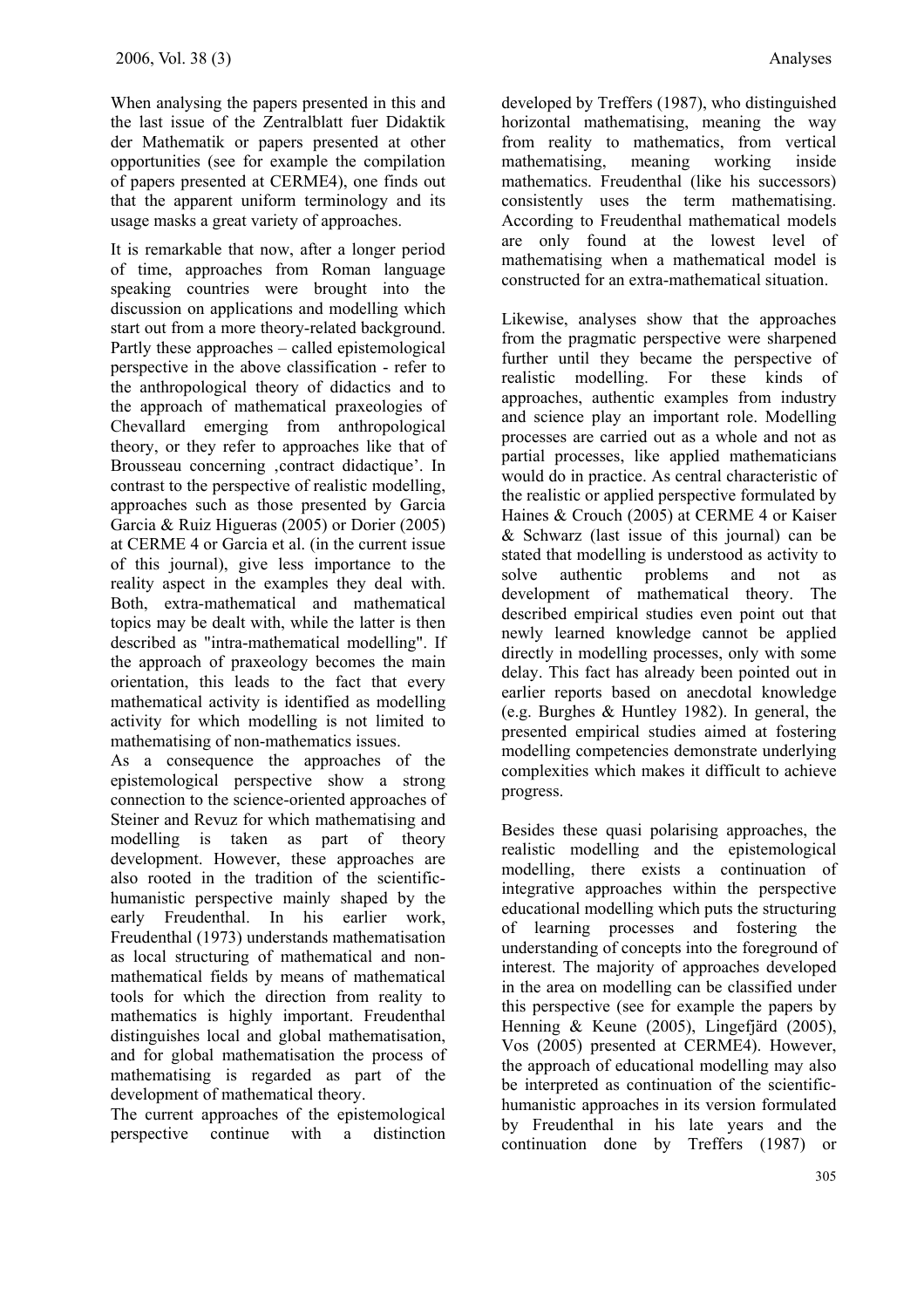respectively by De Lange (1987) for whom realworld examples and their interrelations with mathematics become a central element for the structuring of teaching and learning mathematics. Other important approaches, which emphasise a variety of goals connected with modelling and which can therefore be assigned to this position, are the approaches developed by Blum (see amongst others Blum et al. 2002) and Niss (see for example 2001), which were already classified under the integrative perspective, but which have been further developed.

Another perspective, the so-called socio-critical perspective, can be characterised as a continuation of the emancipatory approach described earlier. It refers to socio-cultural dimensions of mathematics, which are closely associated with ethno-mathematics, promoted for example by D'Ambrosio (1999). This perspective emphasises the role of mathematics in society and claims the necessity to support critical thinking about the role of mathematics in society, about the role of and nature of mathematical models and the function of mathematical modelling in society. Positions developed within this perspective such as the one by Barbosa (see the current issue of this journal) emphasise the discrimination between mathematical modelling done by professional modellers and the modelling activities carried out in school. In mathematics pedagogy the promotion of critical thinking of the students is emphasised as central goal of teaching. Therefore reflexive discussions amongst the students within the modelling process are seen as an indispensable part of the modelling process. Modelling diagrams as they are developed by different approaches, for example within the realistic modelling or the educational modelling, are seen as inadequate for the description of students' modelling activities. Based on the perspective of discursive and cultural psychology students' discourse within modelling activities come into focus, which should allow the students to develop various kinds of discussions such as mathematical, technological and reflexive discussions, latter seen as indispensable for the development of critical thinking.

The perspective of solving word problems named contextual modelling - has a long tradition, especially in the American realm, but with the model eliciting perspective a theory based perspective has been established which is clearly going far beyond problem solving at school.

This perspective traces its lineage to the modern descendents of Piaget and Vygotsky, but also to American Pragmatists. The philosophy of this perspective (see Lesh & Doerr, 2003; Lesh & Sriraman, 2005a, 2005b) is based on the premise that:

- conceptual systems are human construct, and that they also are fundamentally social in nature (Dewey and Mead);
- the meanings of these constructs tend to be distributed across a variety of representational media ranging from spoken language, written language, to diagrams and graphs, to concrete models, to experiencebased metaphors (Pierce);
- knowledge is organised around experience at least as much as around abstractions - and that the ways of thinking which are needed to make sense of realistically complex decision making situations nearly always must integrate ideas from more than a single discipline, or textbook topic area, or grand theory (Dewey);
- the "worlds of experience" that humans need to understand and explain are not static. They are, in large part, products of human creativity. So, they are continually changing - and so are the knowledge needs of the humans who created them (James).

Model eliciting activity is defined as a problem solving activity constructed using specific principles of instructional design in which students make sense of meaningful situations, and invent, extend, and refine their own mathematical constructs. In other words, while the traditional problem-solving goal is to process information with a given procedure, model eliciting is the process itself. The purpose of the process is for students to take their model elicited through solving the original problem and apply it to a new problem. The model eliciting perspective is based on the premise that modelling research should take into account findings from the realm of psychological concept development to develop activities which motivate and naturally allow students to develop the mathematics needed to make sense of such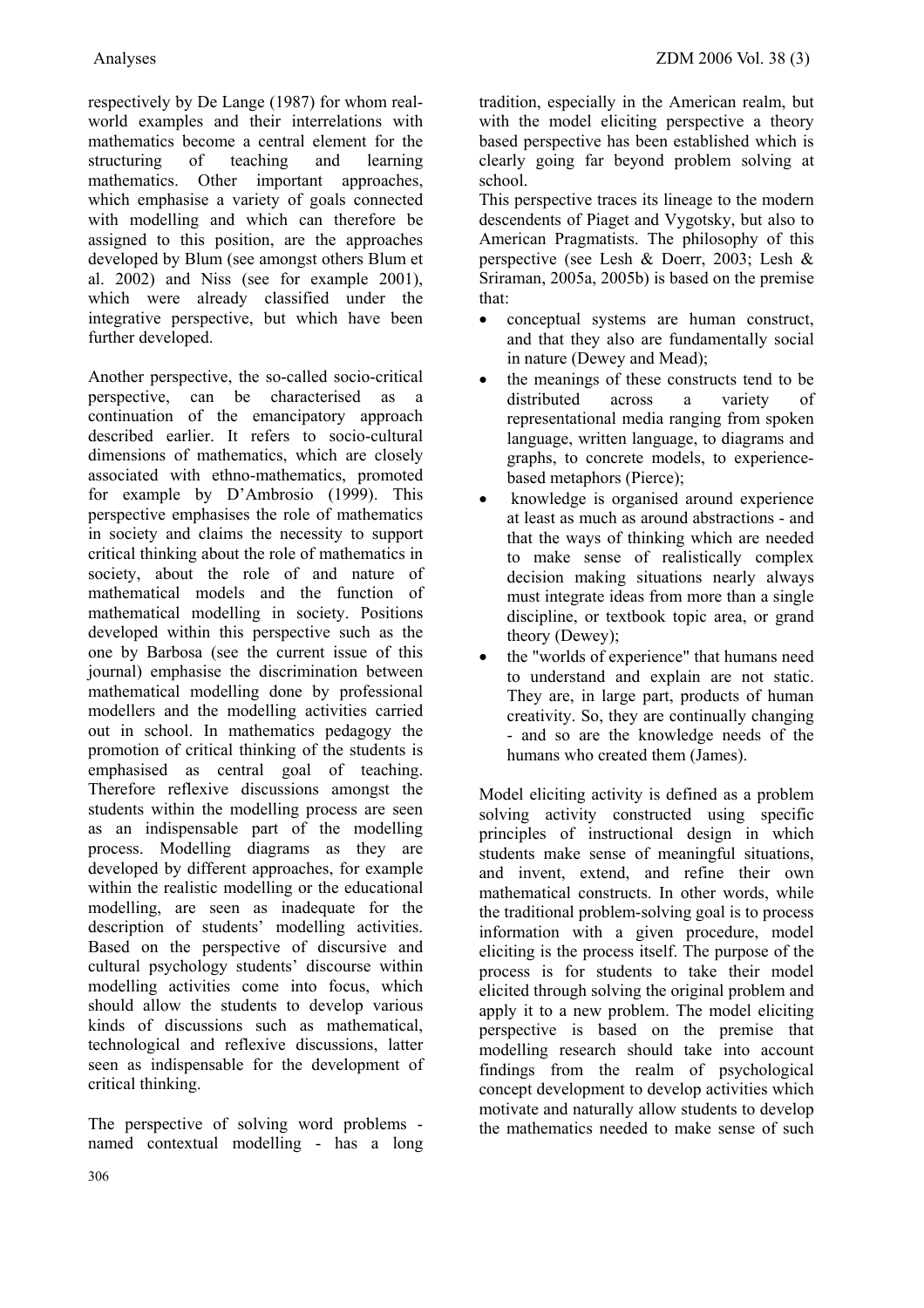situations. More generally, models and modelling perspectives emphasize promising aspects associated with both socio-cultural theories and theories of situated cognition, but from a different perspective. In this issue of the journal there are several papers departing from this theoretical approach.

Within the discussion on applications and modelling, the approach of cognitive modelling, which exams modelling processes under a cognitive perspective, is new. Of course, the analysis of thinking processes by means of the approach of modelling is not new and is found in many theories of learning or cognitive psychology (see for example Skemp 1987). However, the analysis of modelling processes with a cognitive focus must be regarded as a new perspective, as only recently a few studies were carried out analysing modelling processes under a cognitive perspective. This perspective is called a meta-perspective, because it is not a normative approach connected to goals of teaching modelling in school, in contrast it starts

from a descriptive position. It aims to analyse various modelling processes with different types of modelling situations, varying in their degree of authenticity or mathematical complexity. One of the main goals is to reconstruct individual modelling routes or individual barriers and difficulties of students during their modelling activities. Researchers classified under this descriptive perspective of cognitive modelling such as Blum & Leiss (2005) or Borromeo Ferri (in the last issue of the journal) might be found concerning their normative approach on teaching applications and modelling within another perspective as well. For example the approach developed by Blum (see for example 2002) is classified under the perspective educational modelling.

We now classify the papers published in the last and the current issue of the Zentralblatt fuer Didaktik der Mathematik on modelling based on our classification system described in Table 1.

| Approach                                        | <b>Classification of the papers</b>   |
|-------------------------------------------------|---------------------------------------|
| <b>Realistic</b> or applied modelling           | <b>Burkhardt</b>                      |
|                                                 | Kaiser & Schwarz                      |
| <b>Contextual</b> modelling                     | Doerr                                 |
|                                                 | Iversen & Larson                      |
|                                                 | Pierce & Stacey                       |
|                                                 | Sriraman & Lesh                       |
| <b>Educational</b> modelling; differentiated in | Blomhoj & Hoff Keldsen                |
| a) didactical modelling and                     | Galbraith & Stillman                  |
| b) conceptual modelling                         | Lingefjärd                            |
|                                                 | Michelsen                             |
|                                                 | Maaß                                  |
|                                                 | Michelsen                             |
| Socio-critical modelling                        | <b>Barbosa</b>                        |
| <b>Epistemological</b> or theoretical modelling | Garcia, Gascon, Ruiz Higueras & Bosch |
|                                                 |                                       |

#### As meta-perspective:

| <b>Cognitive</b> modelling | Borromeo Ferri |
|----------------------------|----------------|
|                            |                |

Table 2: Classification of the papers published in the last two issues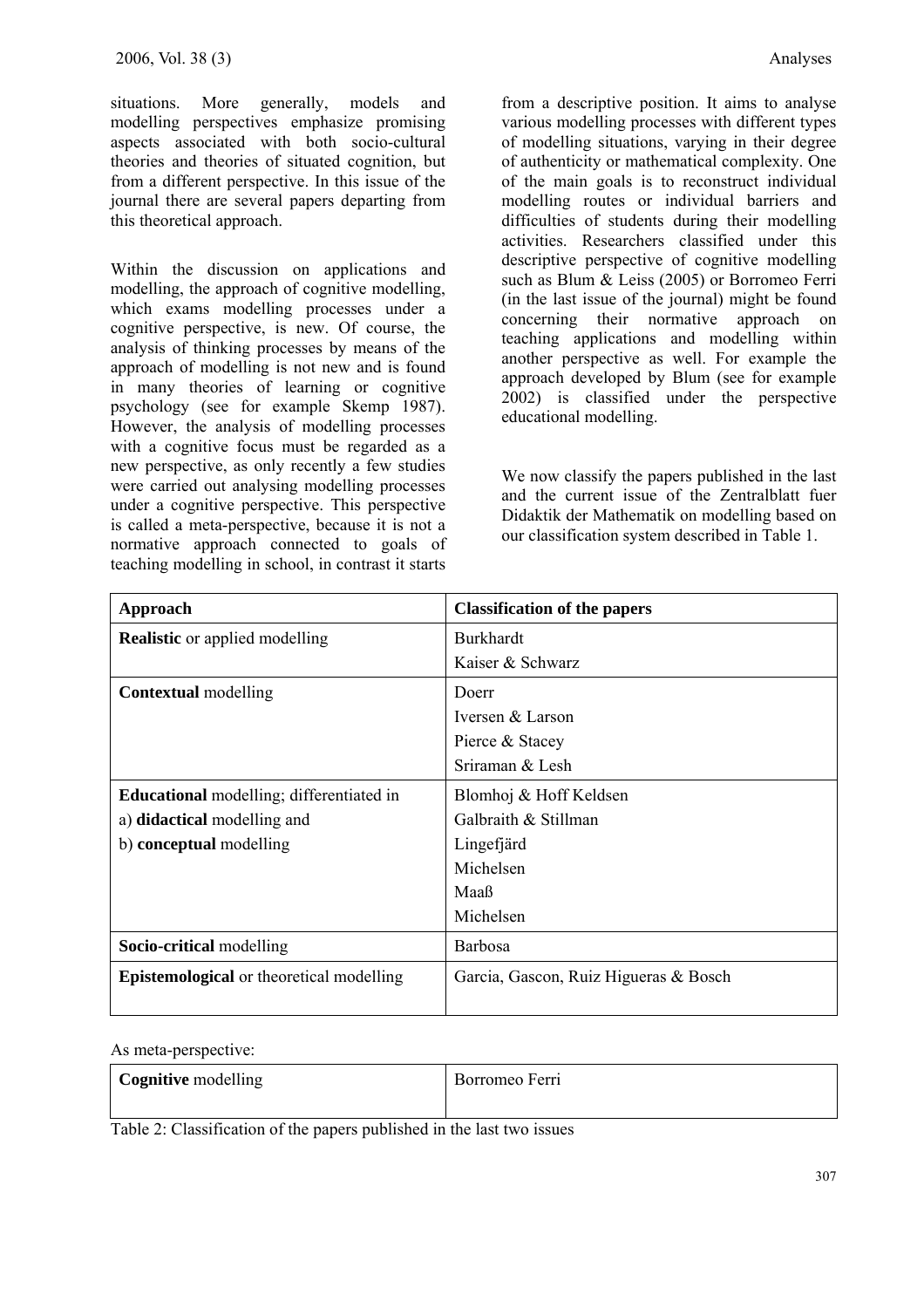### **3. Discussion and Implications**

The classification of a paper to one category does not mean that the overall position of the researcher belongs to this category. It is possible and in a few cases even known that the overall approach of a person emphasises different aspects of modelling or that the approach of a researcher changes. Furthermore it has to be pointed out that these classifications are not based on objectifiable and operational criteria but on the analyses of texts by means of a more hermeneutic understanding of text. The analyses show that the various approach are partly incommensurable, this incommensurability might best be resolved by resorting to Lester's (2005) philosophical framework for understanding researcher's stances in educational research.

Lester (2005) suggested the idea of reconciling rival theories by viewing it within a *Hegelian*  inquiry system, where antithetical and mutually inconsistent theories are developed. In other words reconciliation is only possible if we force the assumptions of each perspective or theoretical framework to be questioned.

To summarise, these analyses demonstrate on the one hand that currently significant further developments are taking place within the discussion on applications and modelling, while on the other hand it became clear that these new approaches still go along with existing traditions, and that they have developed further earlier approaches or fall back on them. However, the frequent usage of concepts from the modelling discussion should not be mistaken about the fact that the underlying assumptions and positions of the various modelling approaches differ widely. A precise clarification of concepts is necessary in order to sharpen the discussion and to contribute for a better mutual understanding. Thus, this suggestion for a analysis of the current discussion on applications and modelling is meant to be a first step into this direction.

# **References**

Barbosa, J.C. (2006). Mathematical Modelling in classroom: a critical and discursive perspective. *Zentralblatt für Didaktik der Mathematik,* 38(3), 293-301.

- Blomhoj, M. (2004). Mathematical Modelling A Theory for Practice. In B. Clarke et al. (Eds.), *International Perspectives on Learning and Teaching Mathematics* (pp. 145-159). Göteborg: National Center for Mathematics Education.
- Blomhøj, M. &Hoff Kjeldsen, T. (2006). Teaching mathematical modelling through project work - Experiences from an in-service course for upper secondary teachers. *Zentralblatt für Didaktik der Mathematik*, 38 (2), 163-177.
- Blum, W. (1996). Anwendungsbezüge im Mathematikunterricht – Trends und Perspektiven. In G. Kadunz, H. Kautschitsch, G. Ossimitz & E. Schneider (Ed.), *Trends und Perspektiven* (pp. 15-38). Wien: Hölder-Pichler-Tempsky.
- Blum, W. et al. (2002). ICMI Study 14: Applications and Modelling in Mathematics Education – Discussion Document. *Journal für Mathematik-Didaktik*, 23(3/4), 262-280.
- Blum, W. & Niss, M. (1991). Applied Mathematical Problem Solving, Modelling, Applications, and Links to Other Subjects. *Educational Studies in Mathematics,* 22, 37- 68.
- Blum, W. & Leiß, D. (2005). "Filling Up" the Problem of Independence-preserving Teacher Interventions in Lessons with Demanding Modelling Tasks. (To appear in) *Proceedings of the 4th European Congress of Mathematics Education*, in St. Feliu de Guixols, Spain, Feb 16-22, 2005.
- Burghes, D.N. & Huntley, I. (1982). Teaching mathematical modelling – reflections and advice. *International Journal of Mathematical Education in Science and Technology*, 13, 6, 735-754.
- Borromeo Ferri, R. (2006). Theoretical and empirical differentiations of phases in the modelling process. *Zentralblatt für Didaktik der Mathematik*, 38 (2), 86-95.
- Burkhardt, H. (2006). Modelling in mathematics classrooms: reflections on past developments and the future. *Zentralblatt für Didaktik der Mathematik*, 38 (2), 178-195.
- D'Ambrosio, U. (1999) Literacy, matheracy and technocracy: a trivium for today. *Mathematical thinking and learning*, 1 (2), 131-153.
- De Lange, J. (1987). *Mathematics insight and meaning*. Utrecht: Rijksuniversiteit Utrecht.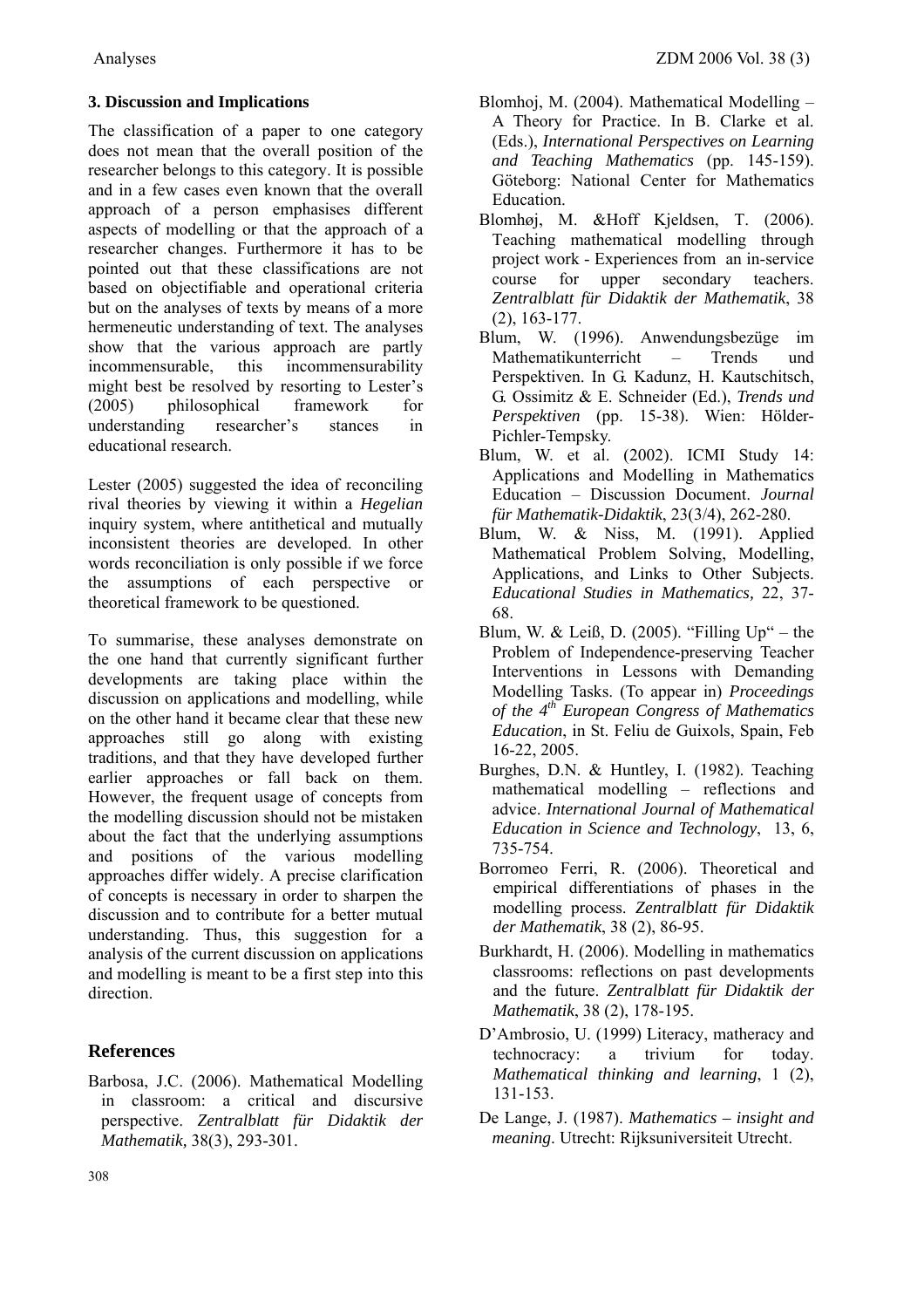- Doerr, H.M. (2006). Teachers' ways of listening and responding to students' emerging mathematical models. *Zentralblatt für Didaktik der Mathematik,* 38(3), .255-268.
- Dorier, J.-L. (2005). An introduction to mathematical modelling - an experiment with students in economics**.** (To appear in) *Proceedings of the 4th European Congress of Mathematics Education*, in St. Feliu de Guixols, Spain, Feb 16-22, 2005.
- Freudenthal, H. (1973). *Mathematics as an Educational Task*. Dordrecht: Reidel.
- Freudenthal, H. (1981). Mathematik, die uns angeht. *Mathematiklehrer*, 2, 3-5.
- Galbraith, P. & Stillman, G. (2006). A framework for identifying student blockages during transitions in the Modelling process. *Zentralblatt für Didaktik der Mathematik*, 38 (2), 143-162.
- Garcia Garcia, J. & Ruiz Higueras, L. (2005). Mathematical Praxeologies of Increasing Complexity: Variation systems modelling in Secondary Education. (To appear in) *Proceedings of the 4th European Congress of Mathematics Education*, in St. Feliu de Guixols, Spain, Feb 16-22, 2005.
- García, F.J., Gascón, J., Ruiz Higueras, L. & Bosch, M.(2006). Mathematical modelling as a tool for the connection of school mathematics. *Zentralblatt für Didaktik der Mathematik,* 38(3), 226-246.
- Gellert, U., Jablonka, E. & Keitel, C. (2001). Mathematical Literacy and Common Sense in Mathematics Education. In B. Atweh, H. Forgasz & B. Nebres (Eds.), *Sociocultural Research on Mathematics Education* (pp. 57- 76). Mahwah: Lawrence Erlbaum Associates.
- Haines, C.P. & Crouch, R. (2005). Getting to grips with real world contexts: Developing research in mathematical modelling. (To appear in) *Proceedings of the 4<sup>th</sup> European Congress of Mathematics Education*, in St. Feliu de Guixols, Spain, Feb 16-22, 2005.
- Henning, H. & Keune, M. (2005). Levels of Modelling Competence. (To appear in) *Proceedings of the 4th European Congress of Mathematics Education*, in St. Feliu de Guixols, Spain, Feb 16-22, 2005.
- Iversen, S.M. & Larson, C.J. (2006). Simple thinking using complex math vs. complex thinking using simple math. *Zentralblatt für Didaktik der Mathematik,* 38(3), 281-292.
- Kaiser-Messmer, G. (1986). *Anwendungen im*

*Mathematikunterricht.* Vol. 1 Theoretische Konzeptionen. Bad Salzdetfurth: Franzbecker.

- Kaiser, G. (1995). Realitätsbezüge im Mathematikunterricht – Ein Überblick über die aktuelle und historische Diskussion. In G. Graumann et al. (Eds.), *Materialien für einen realitätsbezogenen Mathematikunterricht* (pp. 66-84). Bad Salzdetfurth: Franzbecker.
- Kaiser, G. (2005). Introduction to the Working Group "Applications and modelling" (G14) (To appear in) *Proceedings of the 4th European Congress of Mathematics Education*, in St. Feliu de Guixols, Spain, Feb 16-22, 2005.
- Kaiser, G. & Schwarz, B. (2006). Mathematical modelling as bridge between school and university. *Zentralblatt für Didaktik der Mathematik,* 38(2), 196-208.
- Lesh, R. & Doerr, H. (Eds.) (2003). Beyond Constructivism: *A models and modeling perspective on mathematics problem solving, learning, and teaching*. Mahwah: Lawrence Erlbaum Associates, Mahwah.
- Lesh, R. & Sriraman, B. (2005a). John Dewey Revisited - Pragmatism and the modelsmodeling perspective on mathematical learning. In A. Beckmann et al. (Eds.), *Proceedings of the 1st International Symposium on Mathematics and its Connections to the Arts and Sciences* (pp. 32- 51). May 18-21, 2005, Pedagogical University of Schwaebisch Gmuend. Hildesheim: Franzbecker.
- Lesh, R. & Sriraman, B. (2005b). Mathematics education as a design science. *Zentralblatt für Didaktik der Mathematik,* 37(6), 490-505.
- Lester, F.K. (2005). On the theoretical, conceptual, and philosophical foundations for research in mathematics education. *Zentralblatt für Didaktik der Mathematik,*  37(6), 457-467.
- Lingefjärd, T. (2005). Applied or pure MATHEMATICS. (To appear in) *Proceedings of the 4th European Congress of Mathematics Education*, in St. Feliu de Guixols, Spain, Feb 16-22, 2005.
- Lingefjärd, T. (2006). Faces of mathematical modelling. *Zentralblatt für Didaktik der Mathematik*, 38 (2), 96-112.
- Maaß, K. (2004). *Mathematisches Modellieren im Unterricht.* Hildesheim: Franzbecker.
- Maaβ, K. (2006). What are modelling competencies? *Zentralblatt für Didaktik der Mathematik*, 38 (2), 113-142.